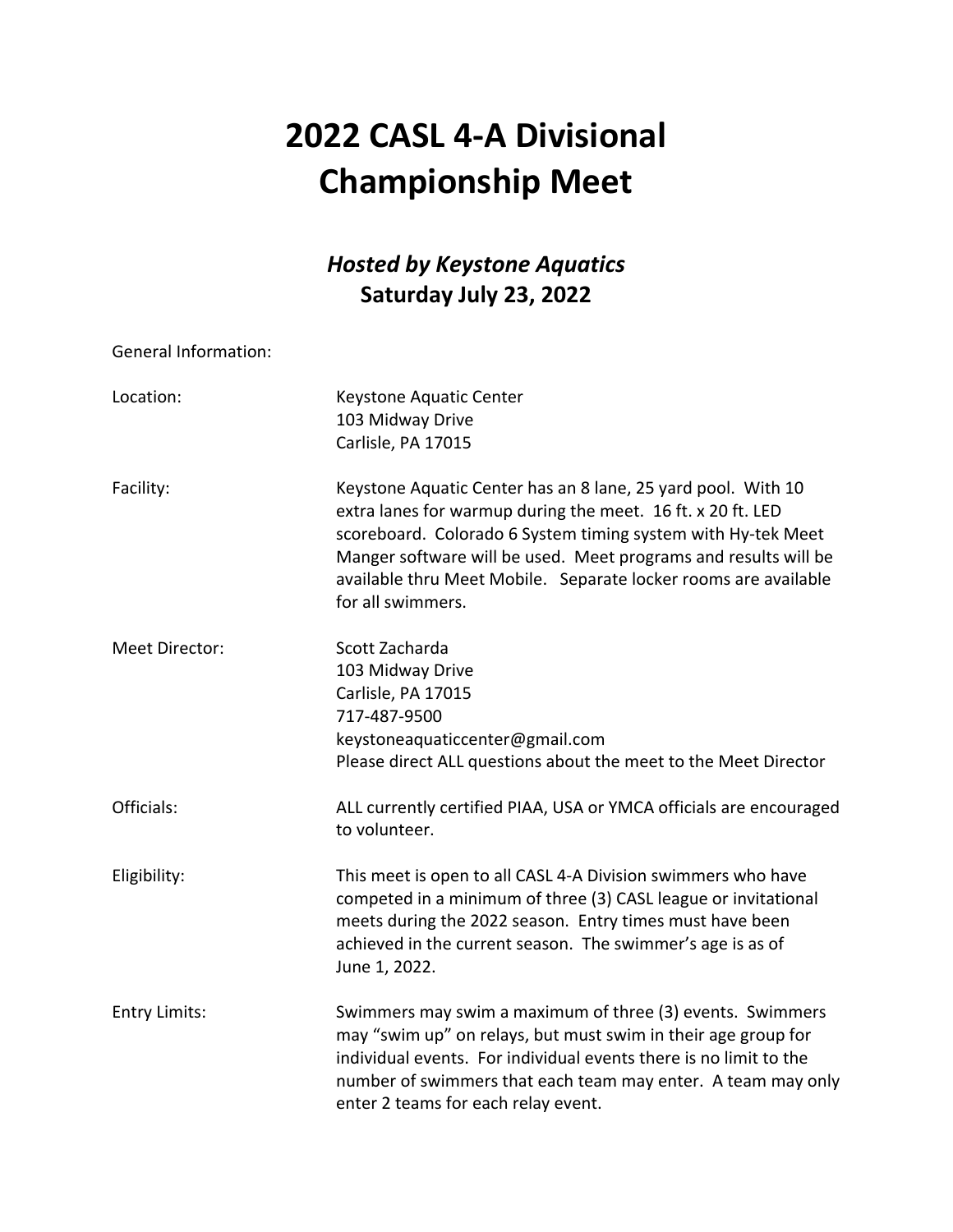| Events/Sessions:        | The meet will be run in a single session as a pre-seeded, timed<br>finals meet. The order of events is the same as a dual meet.                                                                                                                                                                                                                                                                                                                                             |                                                                                                                                                                                                                                                                                                                                         |
|-------------------------|-----------------------------------------------------------------------------------------------------------------------------------------------------------------------------------------------------------------------------------------------------------------------------------------------------------------------------------------------------------------------------------------------------------------------------------------------------------------------------|-----------------------------------------------------------------------------------------------------------------------------------------------------------------------------------------------------------------------------------------------------------------------------------------------------------------------------------------|
| Start time Information: | Scoreboard end of the pool will be open for warm ups during the<br>meet.                                                                                                                                                                                                                                                                                                                                                                                                    |                                                                                                                                                                                                                                                                                                                                         |
|                         | $7:10 - 7:30$ am<br>$7:30 - 7:50$ am<br>$7:50 - 8:10am$<br>$8:10 - 8:20$ am                                                                                                                                                                                                                                                                                                                                                                                                 | The following are the warm-up assignments:<br>Keystone Aquatics & Hampden<br><b>Cumberland Valley &amp; Central York</b><br>Wildcat & Northeastern<br>ALL TEAMS ONE WAY SPRINTS ONLY                                                                                                                                                    |
|                         | Scratch Meeting - 7:45am<br>Officials Meeting - 8:00am<br>Timers Meeting - 8:15am<br>Meet Start - 8:30am                                                                                                                                                                                                                                                                                                                                                                    |                                                                                                                                                                                                                                                                                                                                         |
| Entries:                | Electronic entries must be submitted using Hy-Tek software. Entry<br>times must be submitted in yard time (actual or converted).<br>Entries for a swimmer with no time shall be entered with a NT<br>seed time. Entries and volunteer sheet should be emailed to<br>Scott Zacharda at keystoneaquaticcenter@gmail.com                                                                                                                                                       |                                                                                                                                                                                                                                                                                                                                         |
|                         |                                                                                                                                                                                                                                                                                                                                                                                                                                                                             | Upon receipt of each team's entries, a confirmation report will be<br>emailed back to the representative who submitted the entries.<br>Each team should verify the accuracy of the confirmation report.<br>Psych sheets will be posted on the league website after each<br>team's entries have been received and confirmed as accurate. |
| Volunteers:             | Each team is responsible for providing three (3) first half timers,<br>three (3) second half timers, two (2) certified stroke and turn<br>officials, and one (1) misc./seeding volunteer. Additional<br>volunteers are also welcome. All volunteers will receive free<br>admission and a name badge at the admission table. Volunteer<br>lists should be submitted with team entries. Teams will NOT be<br>permitted to compete until they provide the required volunteers. |                                                                                                                                                                                                                                                                                                                                         |
| <b>Entry Deadline:</b>  | Sunday July 17, 2022 at 7:00PM                                                                                                                                                                                                                                                                                                                                                                                                                                              |                                                                                                                                                                                                                                                                                                                                         |
| Rules:                  | be permitted one false start.                                                                                                                                                                                                                                                                                                                                                                                                                                               | This meet will be conducted in accordance with current NFHS<br>swimming rules as amended by the Capital Area Swim League.<br>This meet will be conducted using the whistle command and with<br>the exception of 8&U, no recall false start procedures. 8&U will                                                                         |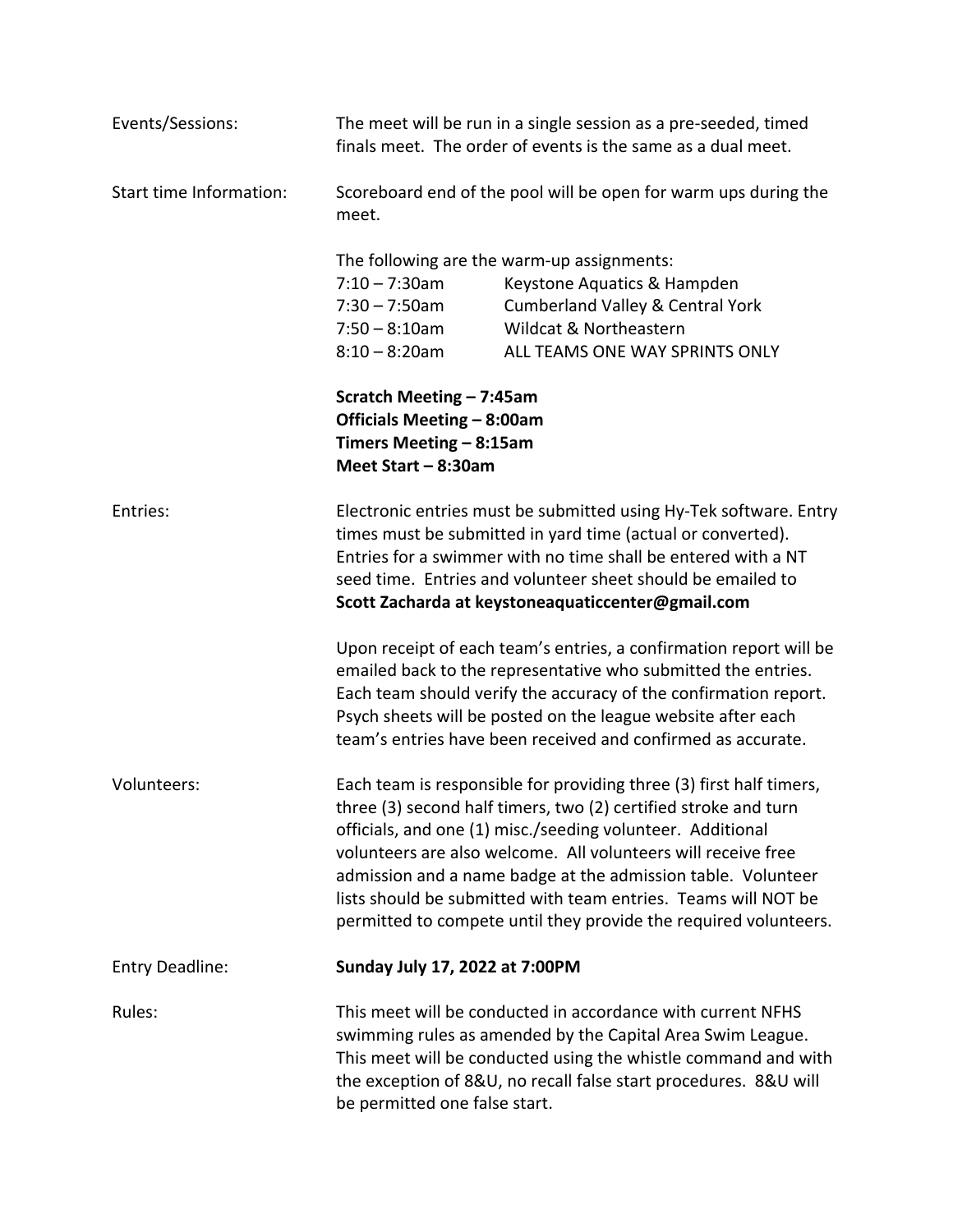|                                 | NO DIVING will be permitted during warm-ups, except during the<br>one way sprint session. All entries into the pool must be feet first<br>other than the above mentioned.                                                                                                                                                                                                                                                                                                        |  |
|---------------------------------|----------------------------------------------------------------------------------------------------------------------------------------------------------------------------------------------------------------------------------------------------------------------------------------------------------------------------------------------------------------------------------------------------------------------------------------------------------------------------------|--|
|                                 | Bullpen/seeding area will be located on the 3 row bleacher on the<br>starter side of the pool.                                                                                                                                                                                                                                                                                                                                                                                   |  |
| Awards:                         | Ribbons will be awarded for $1^{st} - 8^{th}$ place in each event.                                                                                                                                                                                                                                                                                                                                                                                                               |  |
| Admissions:                     | Admissions: \$5.00<br>Children under 8 will be admitted free.                                                                                                                                                                                                                                                                                                                                                                                                                    |  |
| Programs/Results:               | Heat sheets and results will be available thru Meet Mobile.                                                                                                                                                                                                                                                                                                                                                                                                                      |  |
| <b>Divisional T-shirts:</b>     | Meet T-shirts will be available on a pre-order basis. No additional<br>orders will be taken the meet.<br>Please submit one order per team by July 14, 2022. Payment can<br>be made by check on the morning of the meet. Please make<br>checks payable to Keystone Aquatics. T-shirts will not be<br>delivered without payment.                                                                                                                                                   |  |
| <b>All-Star Qualifications:</b> | This is a qualifying meet for the CASL All-Star Championship meet<br>to be held on July 24 at Cumberland Valley High School. Here are<br>the qualifying criteria for the All-Star meet:<br>Top 8 Relays across all 3 Divisions Championship meets<br>Top 16 Individuals across all 3 Divisions Championship meets<br>$\overline{\phantom{0}}$<br>Only times and finishes earned at each Divisional<br>$\qquad \qquad -$<br>Championship will be used to determine qualification. |  |
| Directions:                     | Keystone Aquatic Center is located off Exit 47A of I-81 onto PA<br>Route 34 South. Proceed 2.5 miles south on PA Route 34. Take a<br>Left onto Midway Drive. Parking is located on the 2 lots at the<br>Aquatic Center and the large lot at the Keystone Fieldhouse.                                                                                                                                                                                                             |  |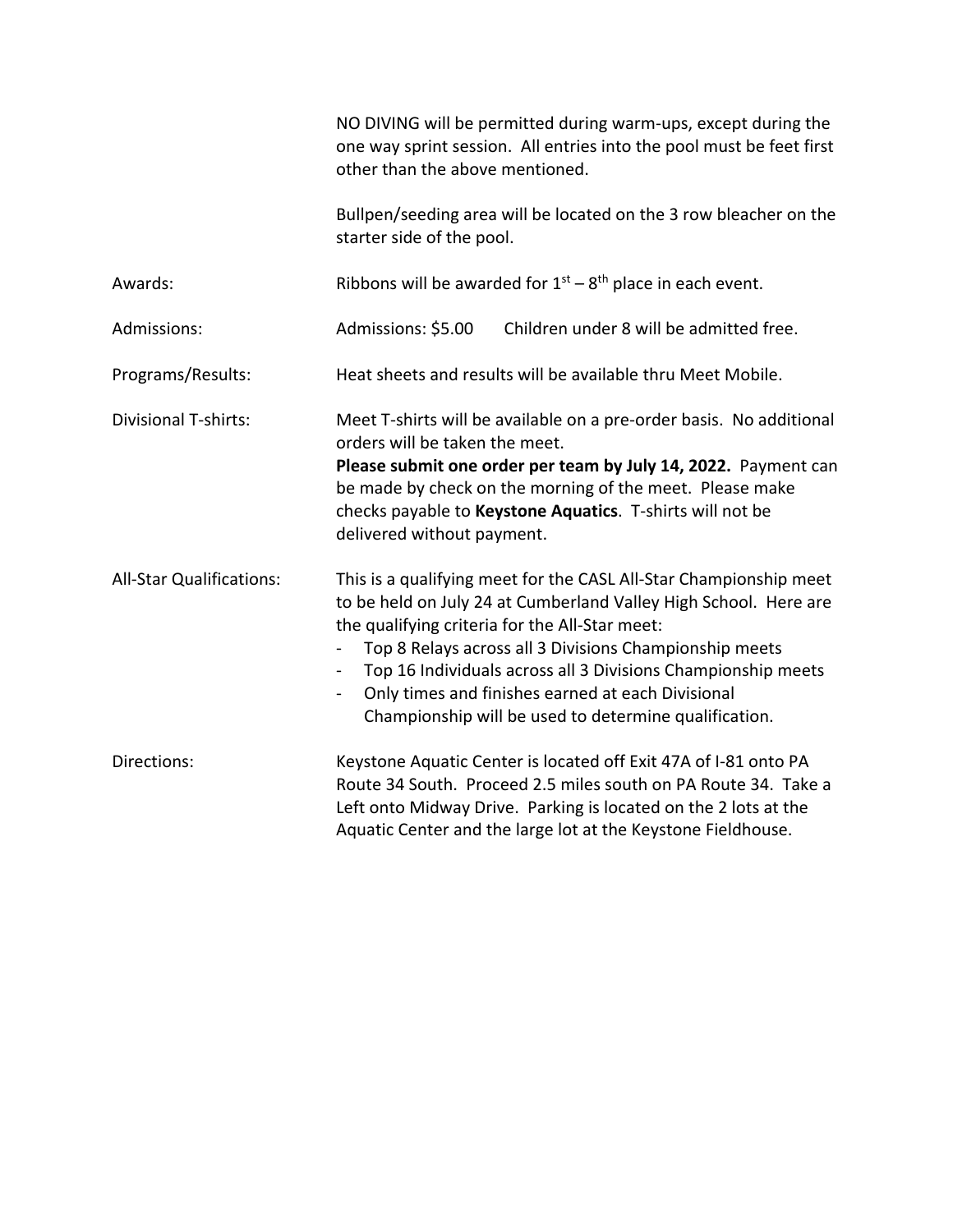#### **2022 CASL 4 ‐ A Divisional Championship Meet July 23, 2022**

#### **ORDER OF EVENTS**

| <b>BOYS</b>  | <b>EVENT</b>              | <b>GIRLS</b>   |
|--------------|---------------------------|----------------|
| $\mathbf{1}$ | 8&U 100 Medley Relay      | $\overline{2}$ |
| 3            | 9-10 200 Medley Relay     | 4              |
| 5            | 11-12 200 Medley Relay    | 6              |
| 7            | 13-14 200 Medley Relay    | 8              |
| 9            | 15-18 200 Medley Relay    | 10             |
| 11           | 9-10 100 IM               | 12             |
| 13           | 11-12 100 IM              | 14             |
| 15           | 13-14 100 IM              | 16             |
| 17           | 15-18 100 IM              | 18             |
| 19           | 8&U 25 Freestyle          | 20             |
| 21           | 9-10 50 Freestyle         | 22             |
| 23           | 11-12 50 Freestyle        | 24             |
| 25           | 13-14 50 Freestyle        | 26             |
| 27           | 15-18 50 Freestyle        | 28             |
| 29           | 8&U 25 Backstroke         | 30             |
| 31           | 9-10 25 Backstroke        | 32             |
| 33           | 11-12 50 Backstroke       | 34             |
| 35           | 13-14 50 Backstroke       | 36             |
| 37           | 15-18 50 Backstroke       | 38             |
| 39           | 9-10 100 Freestyle        | 40             |
| 41           | 11-12 100 Freestyle       | 42             |
| 43           | 13-14 100 Freestyle       | 44             |
| 45           | 15-18 100 Freestyle       | 46             |
| 47           | 8&U 25 Breaststroke       | 48             |
| 49           | 9-10 50 Breaststroke      | 50             |
| 51           | 11-12 50 Breaststroke     | 52             |
| 53           | 13-14 50 Breaststroke     | 54             |
| 55           | 15-18 50 Breaststroke     | 56             |
| 57           | 8&U 25 Butterfly          | 58             |
| 59           | 9-10 50 Butterfly         | 60             |
| 61           | 11-12 50 Butterfly        | 62             |
| 63           | 13-14 50 Butterfly        | 64             |
| 65           | 15-18 50 Butterfly        | 66             |
| 67           | 8&U 100 Freestyle Relay   | 68             |
| 69           | 9-10 200 Freestyle Relay  | 70             |
| 71           | 11-12 200 Freestyle Relay | 72             |
| 73           | 13-14 200 Freestyle Relay | 74             |
| 75           | 15-18 200 Freestyle Relay | 76             |